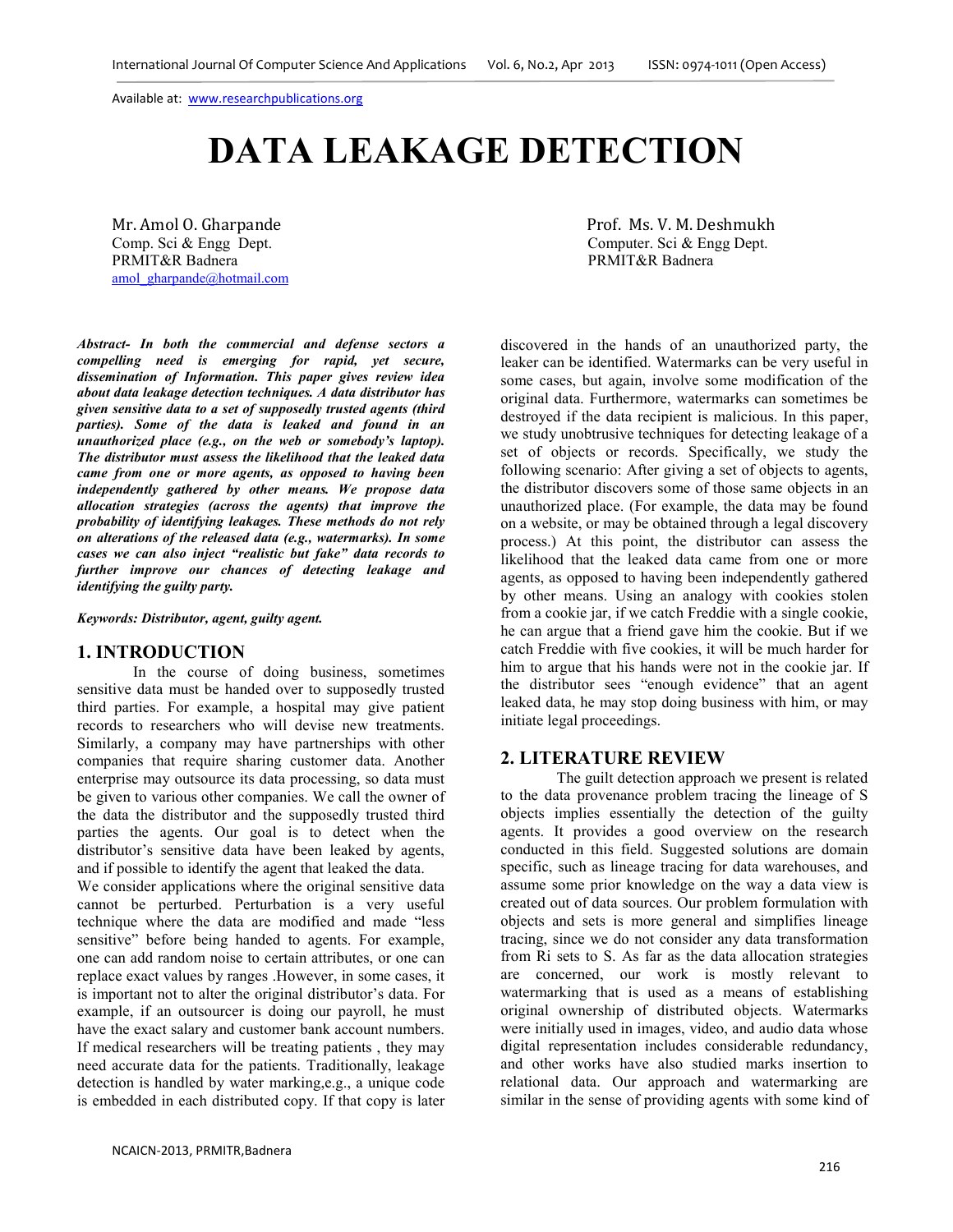receiver identifying information. However, by its very nature, a watermark modifies the item being watermarked. If the object to be watermarked cannot be modified, then a watermark cannot be inserted. In such cases, methods that attach watermarks to the distributed data are not applicable. Finally, there are also lots of other works on mechanisms that allow only authorized users to access sensitive data through access control policies. Such approaches prevent in some sense data leakage by sharing information only with trusted parties. However, these policies are restrictive and may make it impossible to satisfy agent's requests.

#### **2.1 USE OF FAKE OBJECTS**

The distributor may be able to add fake objects to the distributed data in order to improve his effectiveness in detecting guilty agents. However, fake objects may impact the correctness of what agents do, so they may not always be allowable. The idea of perturbing data to detect leakage is not new. However, in most cases, individual objects are perturbed, e.g., by adding random noise to sensitive salaries, or adding a watermark to an image. In our case, we are perturbing the set of distributor objects by adding fake elements. In some applications, fake objects may cause fewer problems that perturbing real objects. For example, say that the distributed data objects are medical records and the agents are hospitals. In this case, even small modifications to the records of actual patients may be undesirable. However, the addition of some fake medical records may be acceptable, since no patient matches these records, and hence, no one will ever be treated based on fake records. Our use of fake objects is inspired by the use of "trace" records in mailing lists. In this case, company A sells to company B a mailing list to be used once (e.g., to send advertisements). Company A adds trace records that contain addresses owned by company A. Thus, each time company B uses the purchased mailing list, A receives copies of the mailing. These records are a type of fake objects that help identify improper use of data.



**Fig.1: Leakage problem instances**.

The Fig.1 represents four problem instances with the names *EF, E*F& *, SF* an *S*F& , where *E* stands for explicit requests, *S* for sample requests, *F* for the use of fake objects, and F & for the case where fake objects are not allowed. The distributor may be able to add fake objects to the distributed data in order to improve his effectiveness in detecting guilty agents. Since, fake objects may impact the correctness of what agents do, so they may not always be allowable. Use of fake objects is inspired by the use of "trace" records in mailing lists. The distributor creates and adds fake objects to the data that he distributes to agents. In many cases, the distributor may be limited in how many fake objects he can create.

# **3. ANALYSIS OF PROBLEM**

- 1) We consider applications where the original sensitive data cannot be perturbed. Perturbation is a very useful technique where the data is modified and made "less sensitive" before being handed to agents.
- 2) However, in some cases it is important not to alter the original distributor's data.
- 3)Traditionally, leakage detection is handled by watermarking, e.g., a unique code is embedded in each distributed copy.
- 4) If that copy is later discovered in the hands of an unauthorized party, the leaker can be identified.
- 5) Watermarks can be very useful in some cases, but again, involve some modification of the original data.
- 6) Furthermore, watermarks can sometimes be destroyed if the data recipient is malicious.

# **4. PROPOSED WORK**

1)After giving a set of objects to agents, the distributor discovers some of those same objects in an unauthorized place.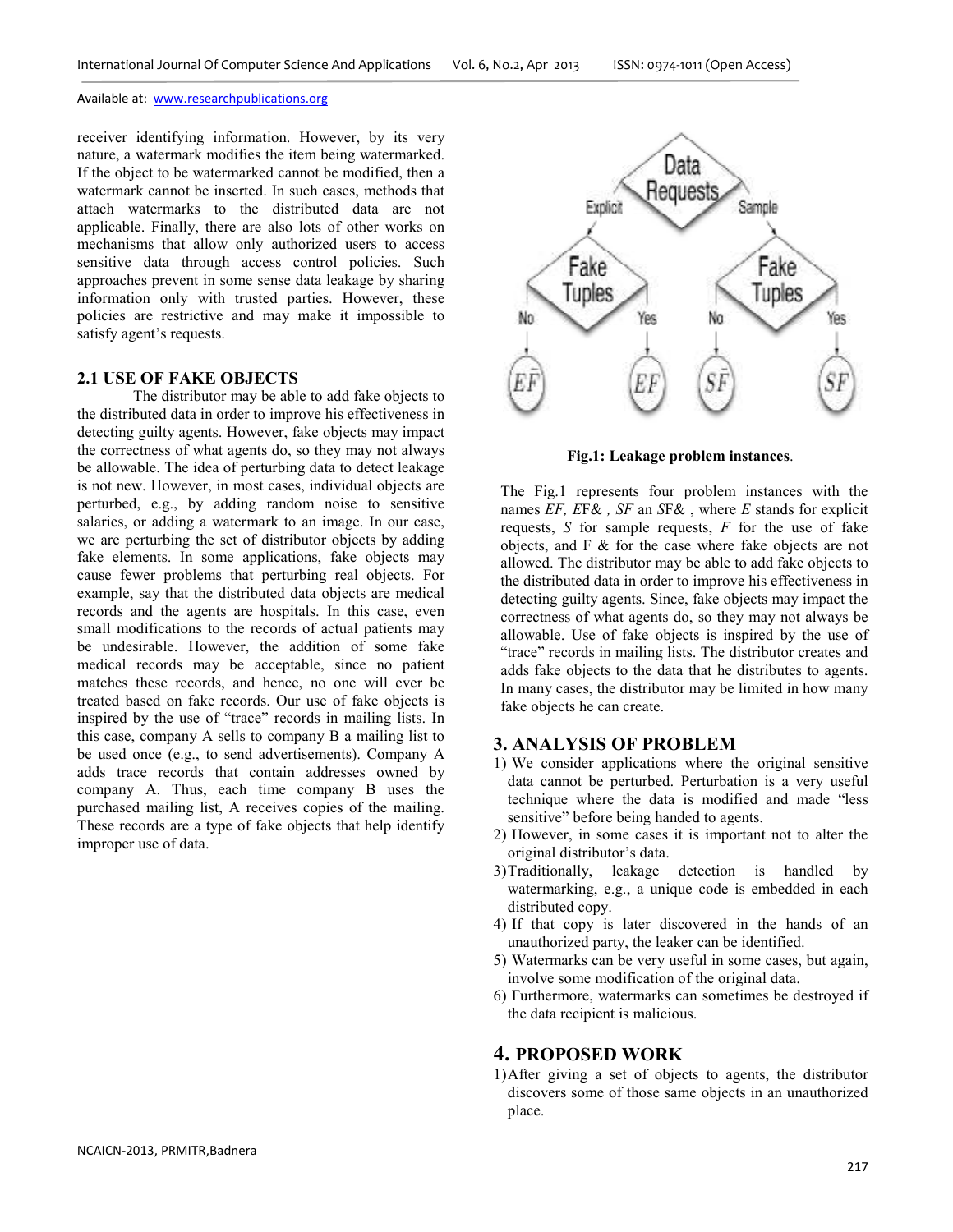- 2)At this point the distributor can assess the likelihood that the leaked data came from one or more agents, as opposed to having been independently gathered by other means.
- 3)If the distributor sees "enough evidence" that an agent leaked data, he may stop doing business with him, or may initiate legal proceedings.
- 4)In this project we develop a model for assessing the "guilt" of agents.
- 5)We also present algorithms for distributing objects to agents, in a way that improves our chances of identifying a leaker.
- 6)Finally, we also consider the option of adding "fake" objects to the distributed set. Such objects do not correspond to real entities but appear.
- 7)If it turns out an agent was given one or more fake objects that were leaked, hen the distributor can be more confident that agent was guilty.

# **5. MODULE DESCRIPTION**

#### **5.1 Distributer**

#### **A) Login / Registration**

This is a module mainly designed to provide the authority to a user in order to access the other modules of the project. Here a user can have the accessibility authority after the registration.

#### **B) Data Transfer**

This module is mainly designed to transfer data from distributor to agents. The same module can also be used for illegal data transfer from authorized to agents to other agents.

#### **5.2AGENT**

## **A) Guilt Model Analysis:**

This module is designed using the agent – guilt model. Here a count value (also called as fake objects) is incremented for any transfer of data occurrence when agent transfers data. Fake objects are stored in database.

#### **B) Agent-Guilt Model:**

This module is mainly designed for determining fake agents. This module uses fake objects (which is stored in database from guilt model module) and determines the guilt agent along with the probability.

## **6. FILE TRANSFER PROTOCOL**

File Transfer Protocol (FTP) is one of the oldest applications in use on the Internet. First proposed in April of 1971, it predates TCP/IP, the pair of protocols FTP needs in order to operate. File Transfer Protocol is designed to do exactly that, transfer files between a server and a client. There are many applications which use FTP to transfer files between computers. To use FTP, you can start up the FTP program on your machine and connect to a server. The FTP application you use to connect to the server is a client, and your client software can connect to an FTP server running on port 21 on a remote machine. FTP is included on most of today's operating systems.

# **7. HOW FTP WORKS**

- 1) FTP creates both a control and a data connection in order to transfer files. The control connection is based on telnet and is used to negotiate the parameters for the data transfer. This is called inactive FTP connection.
- 2) The client FTP application opens a control connection to the server on destination port 21, and specifies a source port as the source to which the FTP server should respond (using TCP).
- 3) The FTP server responds on port 21.
- 4) The FTP server and client negotiate the data transfer parameters.
- 5) The FTP server opens a second connection for data on port 20 to the original client.
- 6) The client responds on the data port, completing a TCP connection. Data transfer begins.
- 7) The server indicates the end of the data transfer
- 8) Client closes the connection once the data is received.
- 9) The data connection is closed.
- 10)The FTP connection is closed.

# **8. INITIATING FILE TRANSFERS FROM THE COMMAND LINE**

- 1)On the command line, enter FTP <server name>.
- 2)Enter your login information if prompted.
- 3)Set your transfer mode to either 'ascii' or 'binary' depending upon the type of file you are transferring.
- 4)You can discover what directory you have connected to by entering the command 'pwd'.
- 5)To change directories on the remote machine, enter 'cd' and the name of the directory.
- 6)To change directories locally, enter 'lcd' To put a file on the remote machine, enter PUT and the name of the file.
- 7)Once the transfer completes, you cen enter 'close' and then 'quit' ('!' and 'bye' also serve the same function as quit).

# **9. PASSIVE MODE**

The passive mode behavior of an FTP server:

- 1) The client opens a connection to the server on TCP port 21 (command channel)
- 2) The server accepts the connection.
- 3) The server initiates a connection to the client using port 20 as the source port (for the data channel)
- 4) The client accepts the connection and acknowledges all data transfers on port.